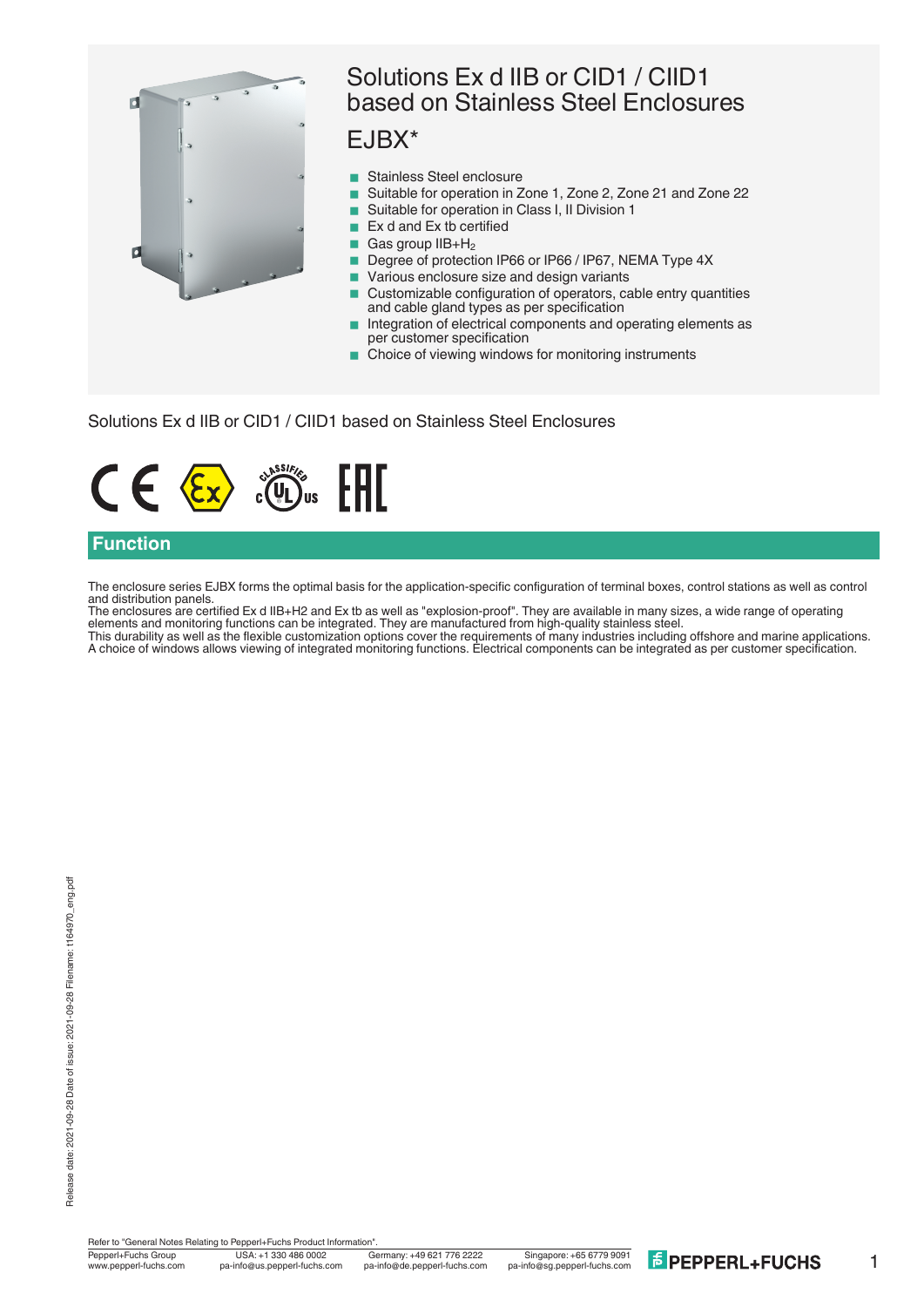# **Type Code**

|             | <b>Enclosure type</b>                                                                                                  |                                   |                                        |    |            |                                                          |  |  |  |  |  |  |
|-------------|------------------------------------------------------------------------------------------------------------------------|-----------------------------------|----------------------------------------|----|------------|----------------------------------------------------------|--|--|--|--|--|--|
| <b>EJB</b>  |                                                                                                                        | enclosure Ex d IIB+H <sub>2</sub> |                                        |    |            |                                                          |  |  |  |  |  |  |
|             | <b>Material</b>                                                                                                        |                                   |                                        |    |            |                                                          |  |  |  |  |  |  |
|             | X                                                                                                                      | stainless steel                   |                                        |    |            |                                                          |  |  |  |  |  |  |
|             | <b>Enclosure size</b>                                                                                                  |                                   |                                        |    |            |                                                          |  |  |  |  |  |  |
|             |                                                                                                                        | 0  20A see dimensions data table  |                                        |    |            |                                                          |  |  |  |  |  |  |
|             |                                                                                                                        |                                   | <b>Window</b>                          |    |            |                                                          |  |  |  |  |  |  |
|             |                                                                                                                        | no window                         |                                        |    |            |                                                          |  |  |  |  |  |  |
|             |                                                                                                                        |                                   |                                        |    |            | W  rectangular window with type indication               |  |  |  |  |  |  |
|             |                                                                                                                        |                                   |                                        |    |            | WG  circular window with type indication                 |  |  |  |  |  |  |
|             |                                                                                                                        | <b>Electrical circuits</b>        |                                        |    |            |                                                          |  |  |  |  |  |  |
|             |                                                                                                                        |                                   |                                        | D  |            | without intrinsically safe circuits                      |  |  |  |  |  |  |
|             |                                                                                                                        |                                   | intrinsically safe circuits integrated |    |            |                                                          |  |  |  |  |  |  |
|             |                                                                                                                        |                                   |                                        |    |            | <b>Type of application</b>                               |  |  |  |  |  |  |
|             |                                                                                                                        |                                   |                                        |    | U          | empty enclosure                                          |  |  |  |  |  |  |
|             |                                                                                                                        |                                   |                                        |    | т          | terminal box                                             |  |  |  |  |  |  |
|             |                                                                                                                        |                                   |                                        |    | <b>CP</b>  | control panel                                            |  |  |  |  |  |  |
|             |                                                                                                                        |                                   |                                        |    | <b>CS</b>  | control station                                          |  |  |  |  |  |  |
|             |                                                                                                                        |                                   |                                        |    | <b>DB</b>  | distribution board                                       |  |  |  |  |  |  |
|             |                                                                                                                        |                                   |                                        |    |            | MS motor starter                                         |  |  |  |  |  |  |
|             |                                                                                                                        |                                   |                                        |    |            | <b>DMT</b> electronic earthing system                    |  |  |  |  |  |  |
|             |                                                                                                                        |                                   |                                        |    | <b>PS</b>  | power switching                                          |  |  |  |  |  |  |
|             |                                                                                                                        |                                   |                                        |    | <b>RIO</b> | remote I/O field unit                                    |  |  |  |  |  |  |
|             |                                                                                                                        |                                   |                                        |    |            | <b>IFS</b> interface solution                            |  |  |  |  |  |  |
|             |                                                                                                                        |                                   |                                        |    | <b>FJB</b> | fieldbus solution                                        |  |  |  |  |  |  |
|             |                                                                                                                        |                                   |                                        |    | OS         | optical solution                                         |  |  |  |  |  |  |
|             |                                                                                                                        |                                   |                                        |    |            | Q40 engineered solution per customer specification (Q40) |  |  |  |  |  |  |
|             |                                                                                                                        |                                   |                                        |    |            | <b>Variant number</b>                                    |  |  |  |  |  |  |
|             |                                                                                                                        |                                   |                                        |    |            | -Yxxxxxx                                                 |  |  |  |  |  |  |
|             |                                                                                                                        |                                   |                                        |    |            |                                                          |  |  |  |  |  |  |
| <b>EJBX</b> |                                                                                                                        | 17Q                               | .W1                                    | .D | .CP        | <b>-Yxxxxxx</b>                                          |  |  |  |  |  |  |
|             | Example: Control panel EJB size 17Q in stainless steel, rectangular window type 1, without intrinsically safe circuits |                                   |                                        |    |            |                                                          |  |  |  |  |  |  |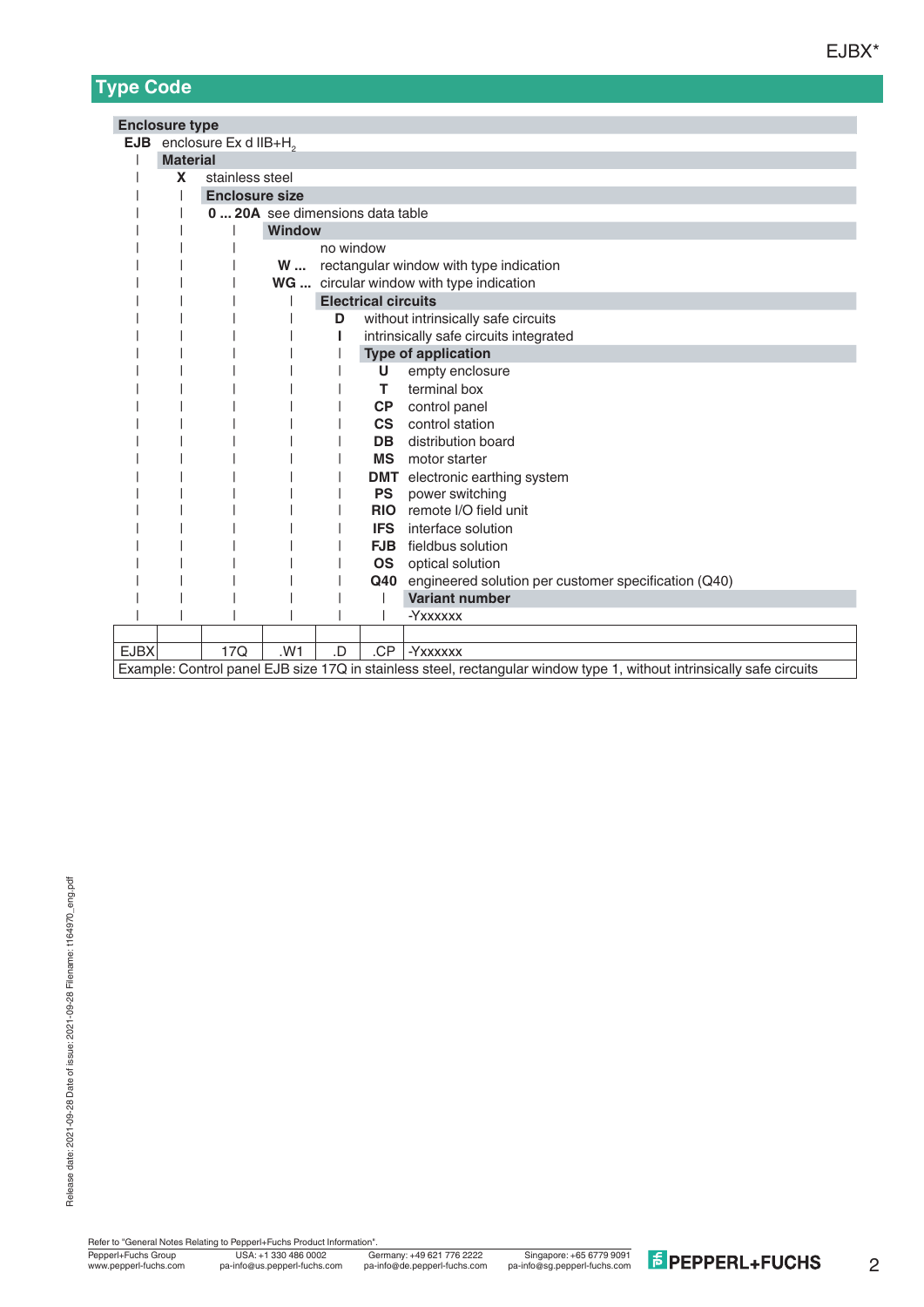### **Dimensions**



Dimension values see data table.

Real values might differ slightly due to manufacturing tolerances. Dimensions are valid for standard enclosures and IP66 variants only. Image and drawing are generic for this device type and may deviate from the specific variant.

| Legend      |                                                 |
|-------------|-------------------------------------------------|
| A           | Height                                          |
| B           | Width                                           |
| C           | Depth                                           |
| D           | Internal height                                 |
| Ε           | Internal width                                  |
| F           | Internal depth to surface mounting plate        |
| G           | Mounting holes distance, vertical               |
| H           | Mounting holes distance, horizontal             |
| J           | Mounting holes diameter                         |
| K           | Maximum external dimension of mounting brackets |
| $[A]$ $[D]$ | Cable entry faces                               |

#### **Technical Data**

#### **Electrical specifications**

| Operating voltage                | 1500 V DC / 1000 V AC max, for ATEX / IECEx<br>600 V AC / DC max. for North American approvals |
|----------------------------------|------------------------------------------------------------------------------------------------|
| Operating current                | 1600 A max.                                                                                    |
| <b>Mechanical specifications</b> |                                                                                                |
| Thread type                      | metric ISO pitch 1.5 mm or NPT ANSI ASME B1.20.1                                               |
| Enclosure cover                  | detachable, optional hinges                                                                    |
| Cover fixing                     | stainless steel socket cap head screws                                                         |
| <b>Screws</b>                    | see data table                                                                                 |
| Material of screws               | stainless steel                                                                                |
| Yield stress                     | min. 450 N/mm <sup>2</sup> for ATEX / IECEx, 100,000 PSI for North American approvals          |
| Cover seal                       | none, O-ring for IP66/67                                                                       |
|                                  |                                                                                                |

Refer to "General Notes Relating to Pepperl+Fuchs Product Information"<br>
Pepperl+Fuchs Group<br>
Www.pepperl-fuchs.com pa-info@us.pepperl-fuchs.com pa

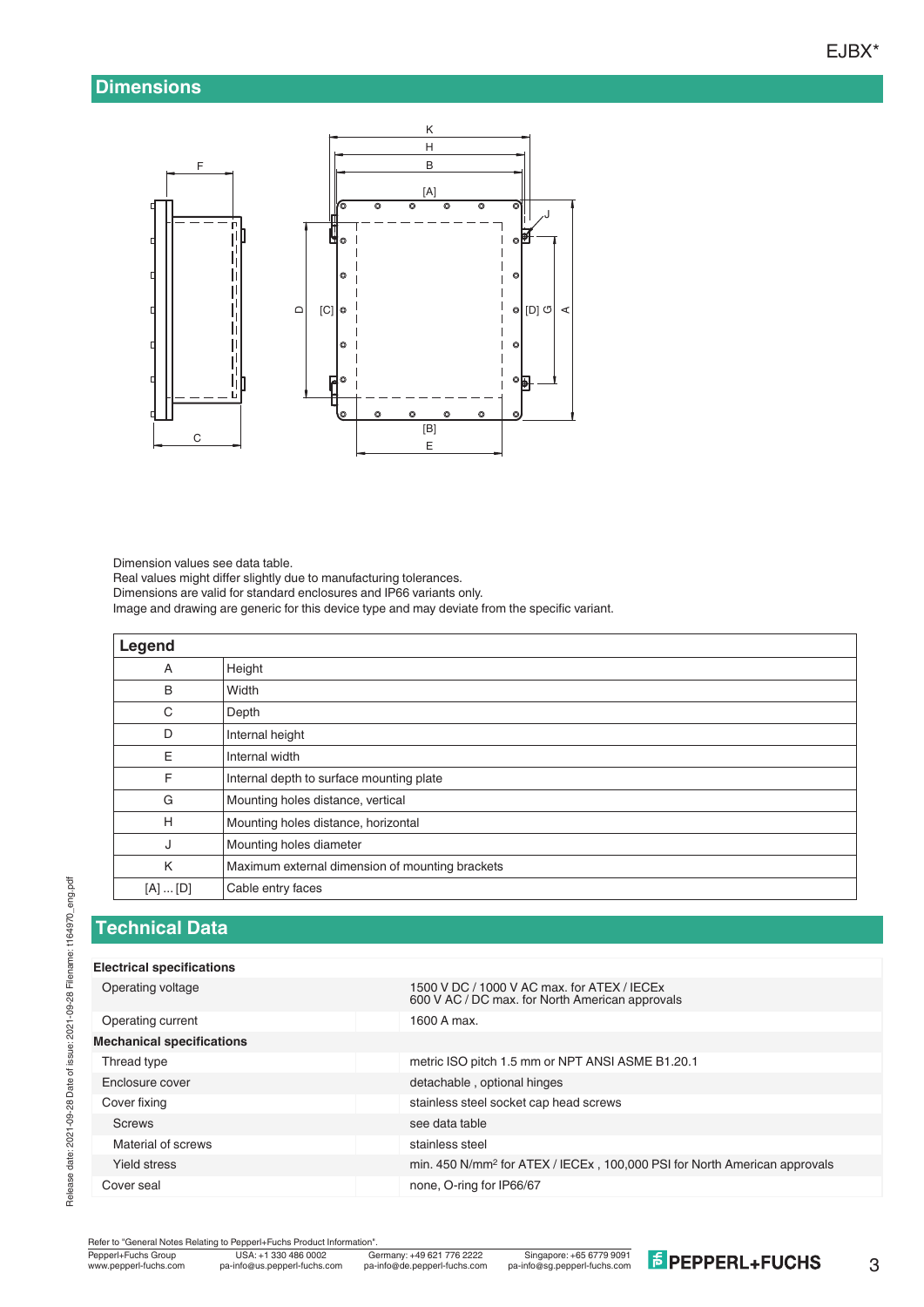| <b>Technical Data</b>                                   |                                                                                                                                                                                                                              |
|---------------------------------------------------------|------------------------------------------------------------------------------------------------------------------------------------------------------------------------------------------------------------------------------|
|                                                         | Greasil MS4 or NEVER SEEZ Marine Grade                                                                                                                                                                                       |
| Flamepath grease<br>Degree of protection                | IP66 (IP66/67 with O-ring), NEMA Type 4, 4X, 7, 9                                                                                                                                                                            |
| Cable entry                                             | see data table                                                                                                                                                                                                               |
| Material                                                |                                                                                                                                                                                                                              |
| Enclosure                                               | AISI 316L stainless steel                                                                                                                                                                                                    |
| Glass                                                   | thermo-resistant tempered glass                                                                                                                                                                                              |
| Finish                                                  | shot peened                                                                                                                                                                                                                  |
| O-Ring                                                  | silicone                                                                                                                                                                                                                     |
| Mass                                                    | see data table                                                                                                                                                                                                               |
|                                                         | valid for empty enclosure, will increase according to integrated components                                                                                                                                                  |
| <b>Dimensions</b>                                       | see data table<br>values might differ slightly due to manufacturing tolerances<br>dimensions are valid for standard enclosures and IP66 variants only                                                                        |
| Mounting                                                | see data table                                                                                                                                                                                                               |
| Grounding                                               | M6 external grounding points                                                                                                                                                                                                 |
| <b>Ambient conditions</b>                               |                                                                                                                                                                                                                              |
| Ambient temperature                                     | $-5060 °C (-58140 °F)$<br>depending on integrated components                                                                                                                                                                 |
| Data for application in connection with hazardous areas |                                                                                                                                                                                                                              |
| EU-type examination certificate                         | INERIS 14 ATEX 0022X<br>INERIS 14 ATEX 9010U                                                                                                                                                                                 |
| Marking                                                 | $\circledcirc$ II 2 GD<br>$Ex$ db $IIB+H_2$ T <sup>*</sup> Gb<br>Ex tb IIIC $T^{**}$ °C Db<br>T6/T85 °C<br>T5/T100 °C<br>T4/T135 °C<br>T3/T200 °C<br>depending on configuration, ambient temperature and built-in power loss |
| Maximum power dissipation                               | see data table<br>maximum power dissipation at $T4/+40$ °C<br>enclosure without window                                                                                                                                       |
| International approvals                                 |                                                                                                                                                                                                                              |
| UL approval                                             |                                                                                                                                                                                                                              |
| Approved for                                            | Class I, Division 1, Groups B, C, D<br>Class II, Division 1, Groups E, F, G<br>Type 4, 4X, 7, 9                                                                                                                              |
| cULus                                                   | Empty enclosure E482035, UL 50E, UL 1203, CSA C22.2, No. 25, 30                                                                                                                                                              |
| cETLus                                                  | Control panels E5003368                                                                                                                                                                                                      |
| Ambient temperature                                     | $-2560 °C (-13140 °F)$                                                                                                                                                                                                       |
| <b>IECEx approval</b>                                   | <b>IECEx INE 14.0029X</b><br><b>IECEX INE 14.0028U</b>                                                                                                                                                                       |
| EAC approval                                            | TC RU C-IT.AA87.B.00156                                                                                                                                                                                                      |
| Further approvals                                       | available on request                                                                                                                                                                                                         |
| Conformity                                              |                                                                                                                                                                                                                              |
| Degree of protection                                    | EN60529 and UL 50 / UL 50E                                                                                                                                                                                                   |
| CE marking                                              | 0080 or 0102, see type label                                                                                                                                                                                                 |
| <b>General information</b>                              |                                                                                                                                                                                                                              |
| Ordering information                                    | This solution will be delivered completely configured and assembled ready for use. For<br>configuration details please contact Customer Service.                                                                             |
| Supplementary information                               | EC-Type Examination Certificate, Statement of Conformity, Declaration of Conformity,<br>Attestation of Conformity and instructions have to be observed where applicable. For                                                 |

Refer to "General Notes Relating to Pepperl+Fuchs Product Information".

information see www.pepperl-fuchs.com.

4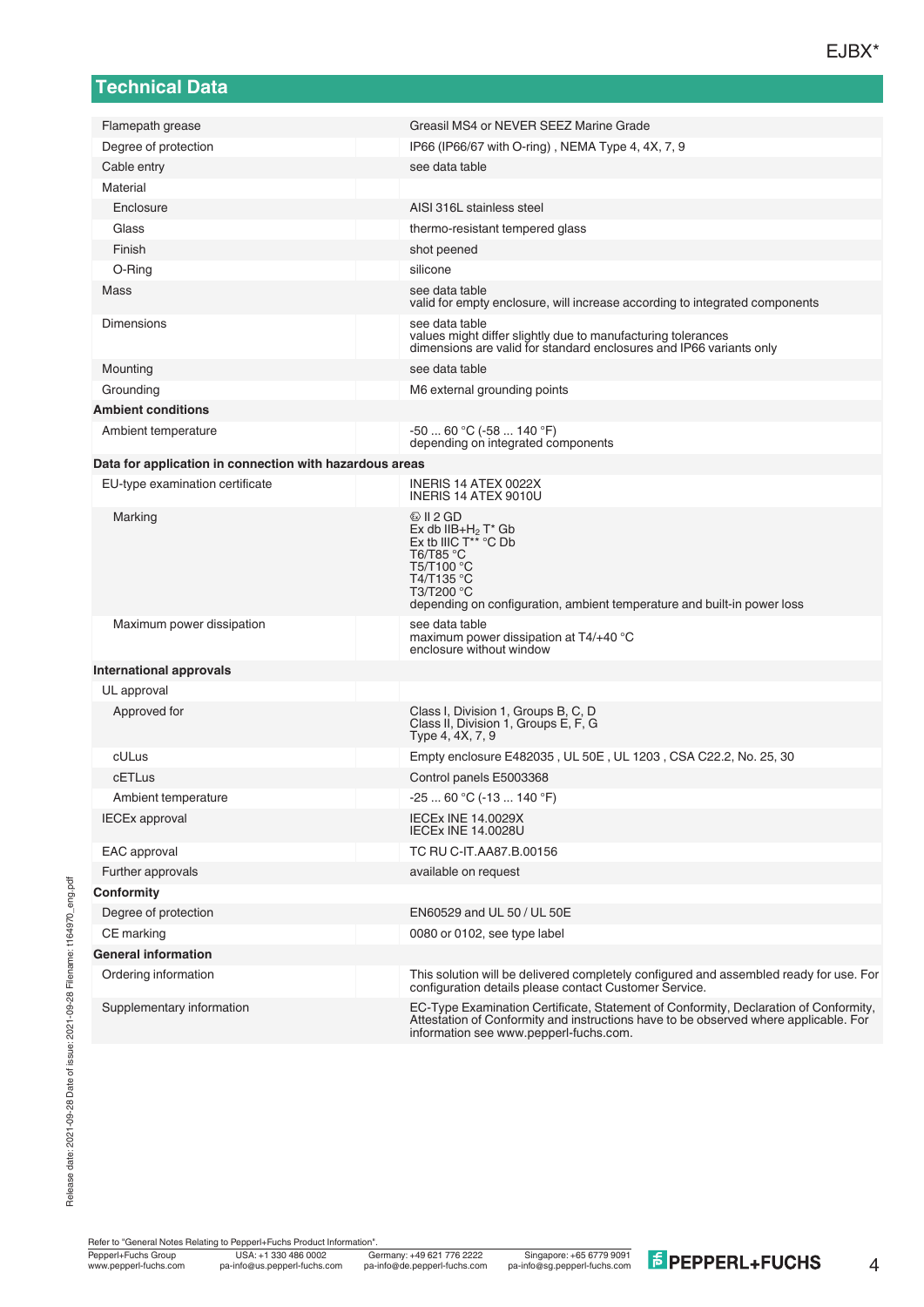## **Dimensions and Enclosure Details - Approvals for ATEX / IECEx Europe**

| <b>Type</b> |     | <b>External dimensions</b><br>[mm] |     |     | <b>Internal dimensions</b><br>[mm] |     |     | <b>Mounting</b><br>[mm] |     |    | <b>Mass</b><br>[kg] | Cover<br>screws |      | Max. power<br>dissipation     |
|-------------|-----|------------------------------------|-----|-----|------------------------------------|-----|-----|-------------------------|-----|----|---------------------|-----------------|------|-------------------------------|
|             | Α   | в                                  | с   | ĸ   | D                                  | Е   | F   | G                       | н   | IJ |                     | Mx              | qty. | at T4/+40 $^{\circ}$ C<br>[W] |
| EJBX0*.U*   | 198 | 133                                | 141 | 128 | 140                                | 75  | 110 | 133                     | 108 | 8  | $\overline{7}$      | M <sub>6</sub>  | 6    | 51                            |
| EJBX2A*.U*  | 220 | 220                                | 155 | 226 | 160                                | 160 | 125 | 157                     | 206 | 8  | 12                  | M <sub>6</sub>  | 8    | 104                           |
| EJBX3A*.U*  | 252 | 152                                | 165 | 165 | 200                                | 100 | 135 | 185                     | 145 | 8  | 13                  | M <sub>6</sub>  | 10   | 83                            |
| EJBX4A*.U*  | 262 | 222                                | 180 | 226 | 200                                | 160 | 145 | 188                     | 206 | 8  | 17                  | M8              | 10   | 125                           |
| EJBX6A*.U*  | 309 | 209                                | 170 | 216 | 250                                | 150 | 135 | 233                     | 196 | 8  | 19                  | M <sub>8</sub>  | 10   | 139                           |
| EJBX8B*.U*  | 371 | 271                                | 232 | 270 | 300                                | 200 | 195 | 282                     | 250 | 10 | 36                  | M8              | 14   | 236                           |
| EJBX10B*.U* | 450 | 340                                | 262 | 350 | 370                                | 260 | 225 | 345                     | 320 | 10 | 66                  | M <sub>8</sub>  | 16   | 353                           |
| EJBX11B*.U* | 490 | 410                                | 268 | 415 | 400                                | 320 | 230 | 363                     | 385 | 10 | 80                  | M <sub>10</sub> | 22   | 432                           |
| EJBX15A*.U* | 580 | 430                                | 265 | 460 | 500                                | 350 | 220 | 462                     | 430 | 12 | 96                  | M10             | 20   | 540                           |
| EJBX17A*.U* | 662 | 492                                | 363 | 494 | 570                                | 400 | 315 | 550                     | 464 | 14 | 145                 | M <sub>10</sub> | 22   | 746                           |
| EJBX17Q*.U* | 594 | 594                                | 318 | 613 | 500                                | 500 | 270 | 453                     | 583 | 14 | 143                 | M12             | 24   | 593                           |
| EJBX18B*.U* | 734 | 524                                | 368 | 535 | 640                                | 430 | 320 | 590                     | 505 | 14 | 167                 | M <sub>12</sub> | 24   | 864                           |
| EJBX20A*.U* | 922 | 672                                | 437 | 670 | 800                                | 550 | 380 | 697                     | 630 | 16 | 320                 | M12             | 32   | 1616                          |

Mass is valid for empty enclosure, it will increase according to integrated components and cable glands Dimensions are valid for standard enclosures and IP66 variants only

## **Dimensions and Enclosure Details - Approvals for ATEX / IECEx Asia Pacific**

| <b>Type</b>        |     |     | <b>External dimensions</b><br>[mm] |     | <b>Internal dimensions</b><br>[mm] |     |     | <b>Mounting</b><br>[mm] |     |    | <b>Mass</b><br>[kg] | Cover<br>screws |      | Max. power<br>dissipation     |
|--------------------|-----|-----|------------------------------------|-----|------------------------------------|-----|-----|-------------------------|-----|----|---------------------|-----------------|------|-------------------------------|
|                    | А   | в   | с                                  | K   | D                                  | Е   | F   | G                       | н   | IJ |                     | <b>Mx</b>       | qty. | at T4/+40 $^{\circ}$ C<br>[W] |
| $EJBX0^*U^*AA^*$   | 198 | 133 | 156.5                              | 140 | 140                                | 75  | 110 | 133                     | 120 | 9  | 12                  | M <sub>6</sub>  | 6    | 51                            |
| EJBX2A*.U*.AI*     | 220 | 220 | 171.5                              | 226 | 160                                | 160 | 125 | 157                     | 206 | 9  | 21                  | M6              | 8    | 104                           |
| EJBX3A*.U*.AI*     | 252 | 152 | 171.5                              | 165 | 200                                | 100 | 135 | 185                     | 145 | 8  | 18                  | M <sub>6</sub>  | 10   | 83                            |
| EJBX4A*.U*.AI*     | 262 | 222 | 191.5                              | 226 | 200                                | 160 | 145 | 188                     | 206 | 9  | 25                  | M8              | 10   | 125                           |
| EJBX6A*.U*.AI*     | 309 | 209 | 181.5                              | 216 | 250                                | 150 | 135 | 233                     | 196 | 9  | 28                  | M <sub>8</sub>  | 10   | 139                           |
| EJBX8B*.U*.AI*     | 371 | 271 | 241.5                              | 270 | 300                                | 200 | 195 | 282                     | 250 | 11 | 46                  | M8              | 14   | 236                           |
| EJBX10B*.U*.AI*    | 450 | 340 | 271.5                              | 350 | 370                                | 260 | 225 | 345                     | 320 | 11 | 67                  | M <sub>8</sub>  | 16   | 353                           |
| $EJBX11B^*U^*AA^*$ | 490 | 410 | 276.5                              | 415 | 400                                | 320 | 230 | 363                     | 385 | 11 | 84                  | M <sub>10</sub> | 22   | 432                           |
| EJBX15A*.U*.AI*    | 580 | 430 | 266.5                              | 460 | 500                                | 350 | 220 | 462                     | 430 | 13 | 101                 | M10             | 20   | 540                           |
| $EJBX17A^*U^*AA^*$ | 662 | 492 | 365.5                              | 494 | 570                                | 400 | 315 | 550                     | 464 | 15 | 149                 | M <sub>10</sub> | 22   | 746                           |
| EJBX17Q*.U*.AI*    | 594 | 594 | 322.5                              | 613 | 492                                | 492 | 270 | 453                     | 583 | 15 | 177                 | M <sub>12</sub> | 24   | 593                           |
| EJBX18B*.U*.AI*    | 734 | 524 | 372.5                              | 535 | 632                                | 422 | 320 | 590                     | 505 | 15 | 207                 | M <sub>12</sub> | 24   | 864                           |
| EJBX20A*.U*.AI*    | 922 | 672 | 434.5                              | 670 | 800                                | 550 | 380 | 697                     | 630 | 17 | 338                 | M12             | 32   | 1616                          |

Mass is valid for empty enclosure, it will increase according to integrated components and cable glands Dimensions are valid for standard enclosures and IP66 variants only